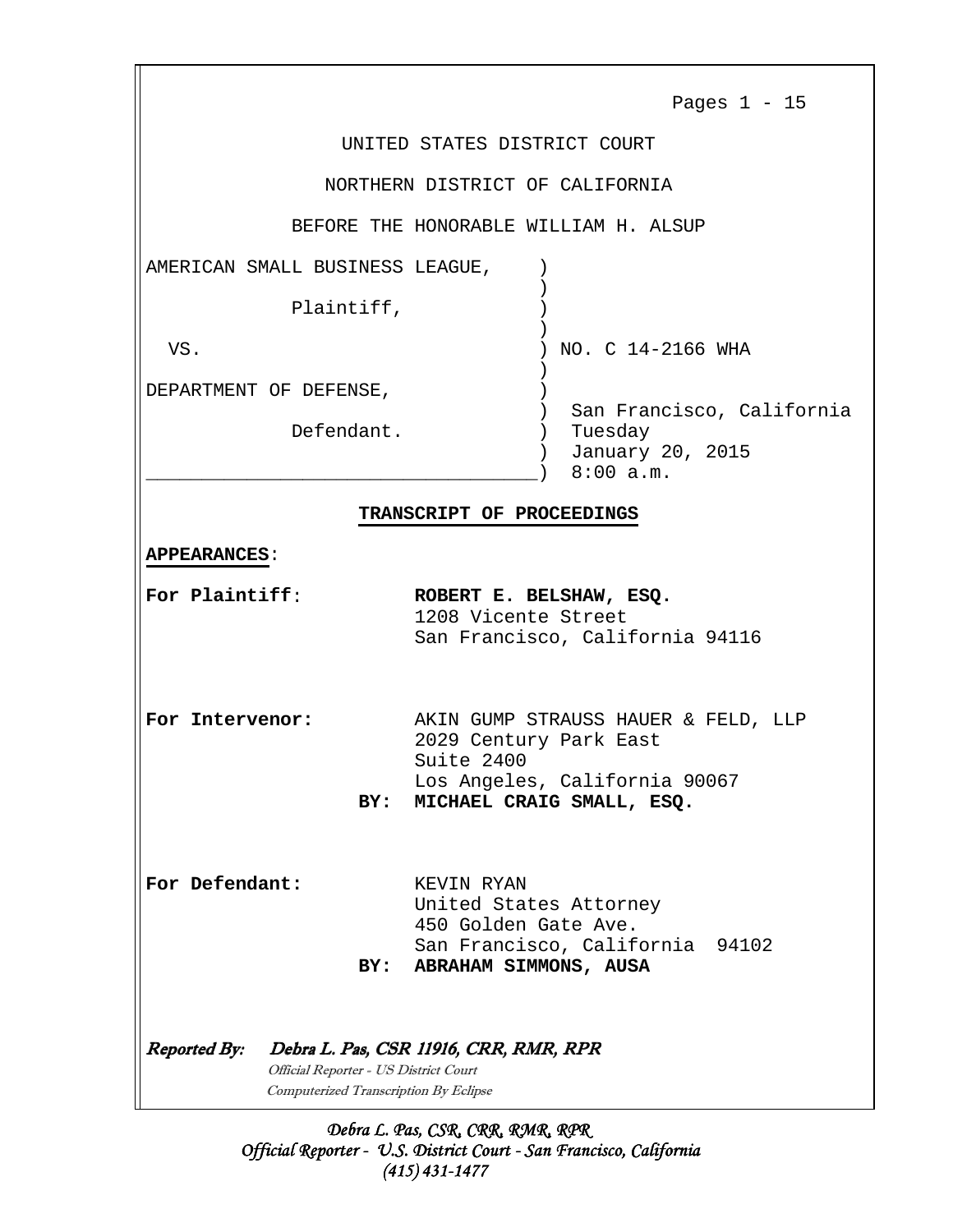| $\mathbf 1$ | PROCEEDINGS                                                     |
|-------------|-----------------------------------------------------------------|
| 2           | January 20, 2015<br>$8:03$ a.m.                                 |
| 3           | THE CLERK: Calling Case No. 14-2166, American Small             |
| 4           | Business League versus Department of Defense.                   |
| 5           | Counsel, can you come forward afternoon state your              |
| 6           | appearances for the record?                                     |
| 7           | MR. BELSHAW: Good morning, your Honor. Robert                   |
| 8           | Belshaw appearing for plaintiff, American Small Business        |
| $\mathsf 9$ | League.                                                         |
| 10          | THE COURT:<br>Sure. Welcome.                                    |
| 11          | MR. SMALL: Good morning, your Honor. Michael Small              |
| 12          | for the proposed intervenor, Sikorsky Aircraft Corporation.     |
| 13          | THE COURT: Welcome to you, too.                                 |
| 14          | And?                                                            |
| 15          | MR. SIMMONS: Good morning, your Honor. Abraham                  |
| 16          | Simmons for the federal government.                             |
| 17          | THE COURT: All right. This is a motion to                       |
| 18          | intervene, so the proposed intervenor may go first.             |
| 19          | Thank you, your Honor.<br>MR. SMALL:                            |
| 20          | We sought to intervene in this case when it became clear        |
| 21          | to us that it was uncertain whether the government would be     |
| 22          | appealing.                                                      |
| 23          | Under Ninth Circuit precedent our motion was timely.            |
| 24          | Under Ninth Circuit precedent an intervention motion is timely, |
| 25          | even post judgment, if it is filed within the time allowed for  |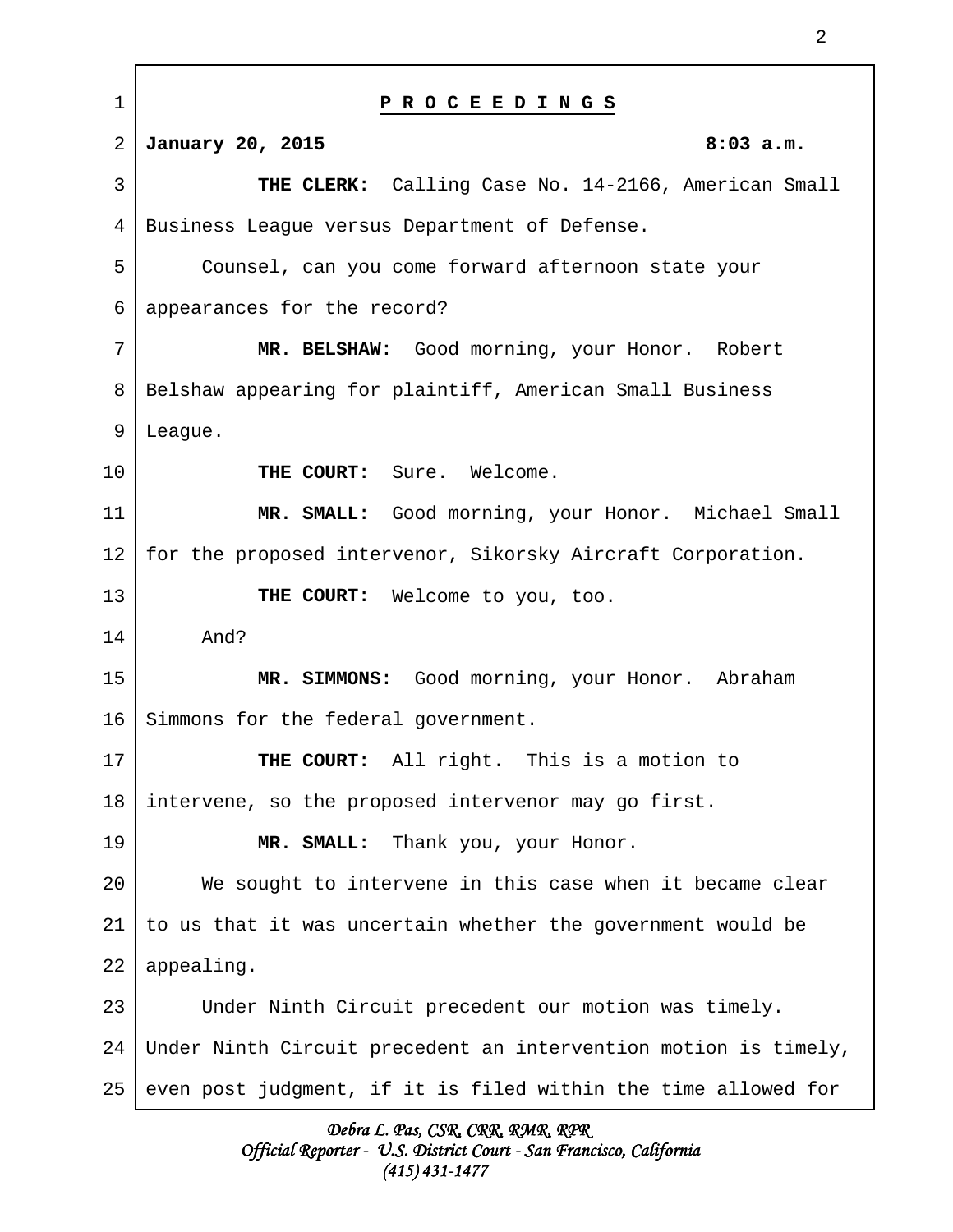notice of appeal, and our intervention motion fits squarely within that general rule. Our briefs make the case that there is no prejudice to the other side. Our intervention in this case would be for purposes of appealing your Honor's November 23rd, 2014 disclosure order. Our appeal would mark nothing that the plaintiff could not have expected -- **THE COURT:** Explain this to me. You say it's timely, but how can it be timely? My law clerk says it's not timely. So tell me your best authority that it is timely. **MR. SMALL:** Ninth Circuit cases cited in our brief. **THE COURT:** Well, give me your best one. **MR. SMALL:** Best one? Yniguiz. **THE COURT:** Who? **MR. SMALL:** Y-n-i-g-u-e-z. And a case called McGough, M-c, capital, G-o-u-g-h. **THE COURT:** All right. I'm going to read those decisions to see if they -- so you're saying that those compel or merely give discretion to? **MR. SMALL:** Your Honor, those cases state, as a general rule, that an intervention motion is timely following a judgment, in this case your disclosure order, if the intervention motion is filed within the time allowed for a notice of appeal. And we submit that our intervention motion 1 2 3 4 5 6 7 8 9 10 11 12 13 14 15 16 17 18 19  $20^{\circ}$ 21 22 23 24 25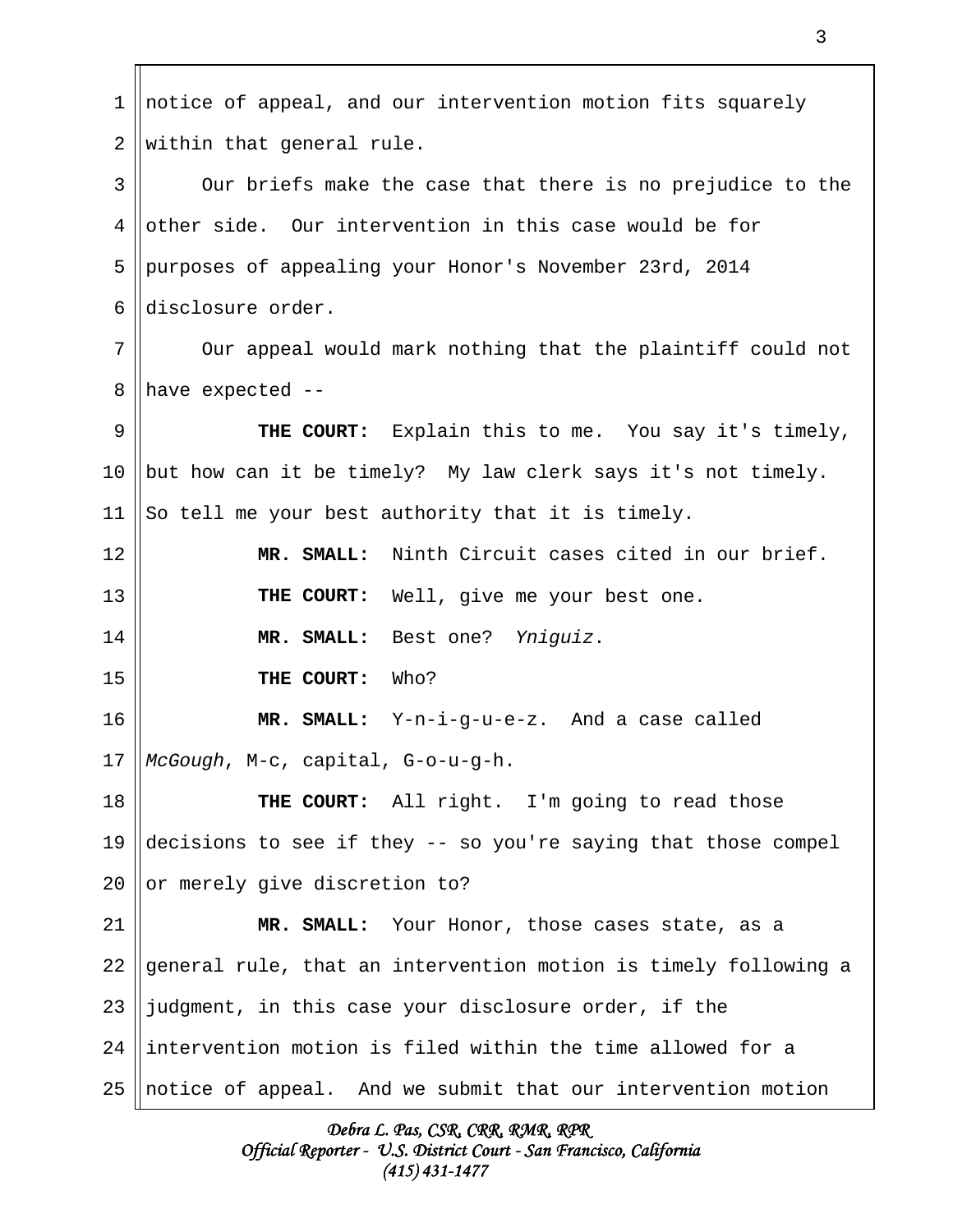fits squarely within that general rule. 1

Your Honor has to also decide whether there would be any prejudice to the other side and, also, has to assess under Ninth Circuit precedents what is the reason for the delay. 2 3 4

And in this case the reason for the delay, the reason why Sikorsky did not intervene or seek to intervene until early December is that up until that time the Department of Defense was adequately representing Sikorsky's interests. 5 6 7 8

**THE COURT:** What do you say to the Peruta case? **MR. SMALL:** Well, we said in our reply brief that the Peruta case is distinguishable. 9 10 11

Your Honor, in that case the proposed intervenors sought to come in while the case was already on appeal. Not just already on appeal, but after the panel, the Ninth Circuit panel in that case, had issued its decision, the intervenors came in in that case at the rehearing en banc stage. 12 13 14 15 16

Also, as we pointed out in our reply brief, the intervenors in that case, your Honor, had not been very active in the case. The Ninth Circuit decision denying intervention in that case noted that the intervenors had largely sat on the sidelines. Two of the intervenors did nothing at all to file the amicus brief, and we submit that's different than what we had done in this case, Sikorsky had done, by working in tandem with the Department of Defense to provide declarations to support the confidentiality of the subcontracting plan at 17 18 19 20 21 22 23 24 25

> Debra L. Pas, CSR, CRR, RMR, RPR Official Reporter - U.S. District Court - San Francisco, California (415) 431-1477

## 4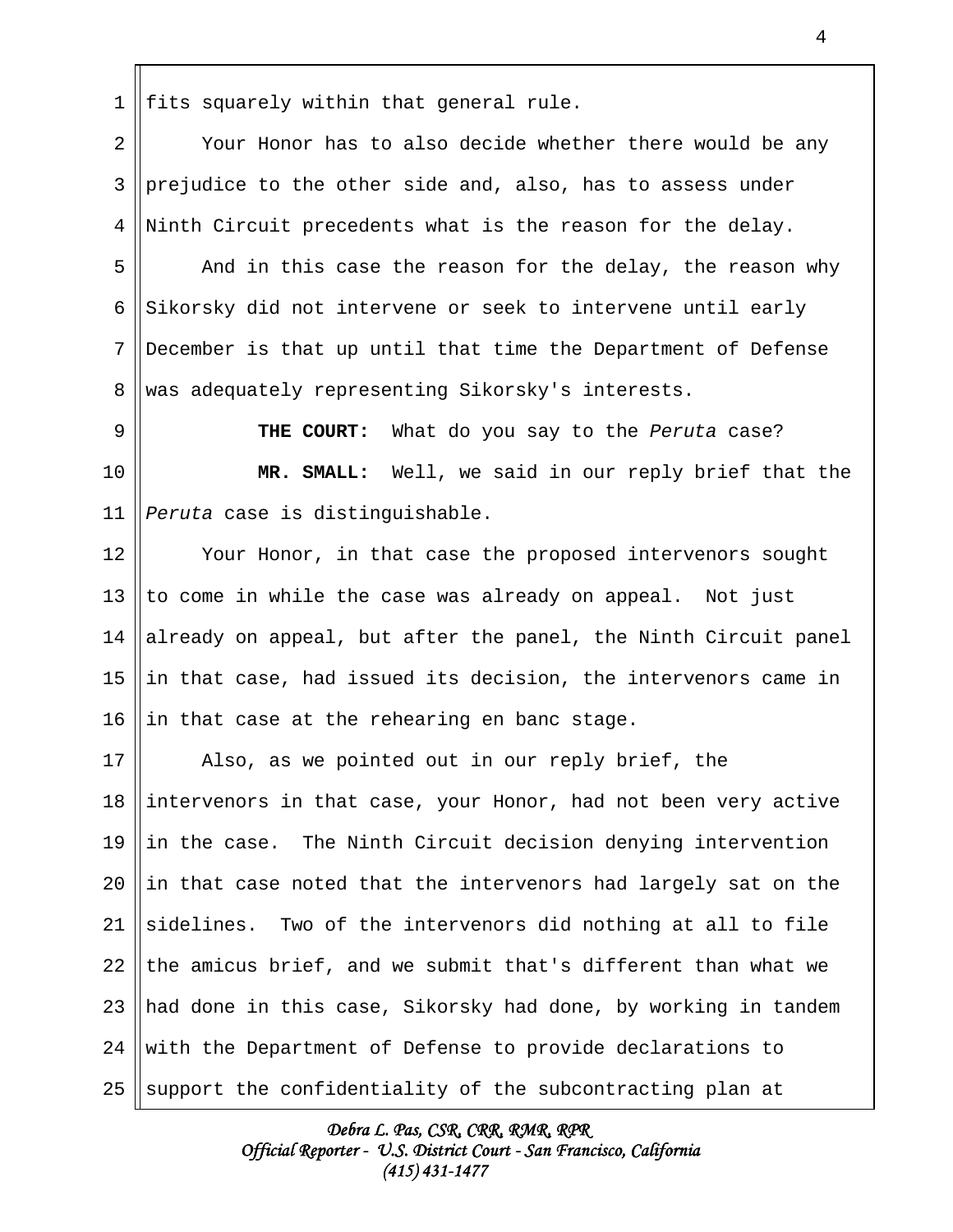issue. **THE COURT:** Well, you're saying that the motion to intervene in Peruta was made on appeal after the panel had already decided? **MR. SMALL:** It came up at the rehearing en banc stage. **THE COURT:** Is that true? **MR. BELSHAW:** I believe that's correct, your Honor. I would have to review the case. **THE COURT:** All right. What does the government say? **MR. SIMMONS:** Your Honor, while we still do not oppose the motion, we do have new information for the Court. Over the weekend, the long weekend here, the Solicitor General did authorize an appeal of this case on the merits. So that may figure into your Honor's thoughts. **THE COURT:** Authorizing an appeal? Does that mean you're going to appeal or does that just mean you're still deciding? **MR. SIMMONS:** We will appeal this decision. **THE COURT:** Well, so why do you need this then? **MR. SMALL:** Well, your Honor that's a very, very good question. I submit that we still would like to intervene and should be allowed to intervene as a right because of the uncertainty created over the government's decision to appeal raises a common concern we have that the government will not 1 2 3 4 5 6 7 8 9 10 11 12 13 14 15 16 17 18 19  $2.0$ 21 22 23 24 25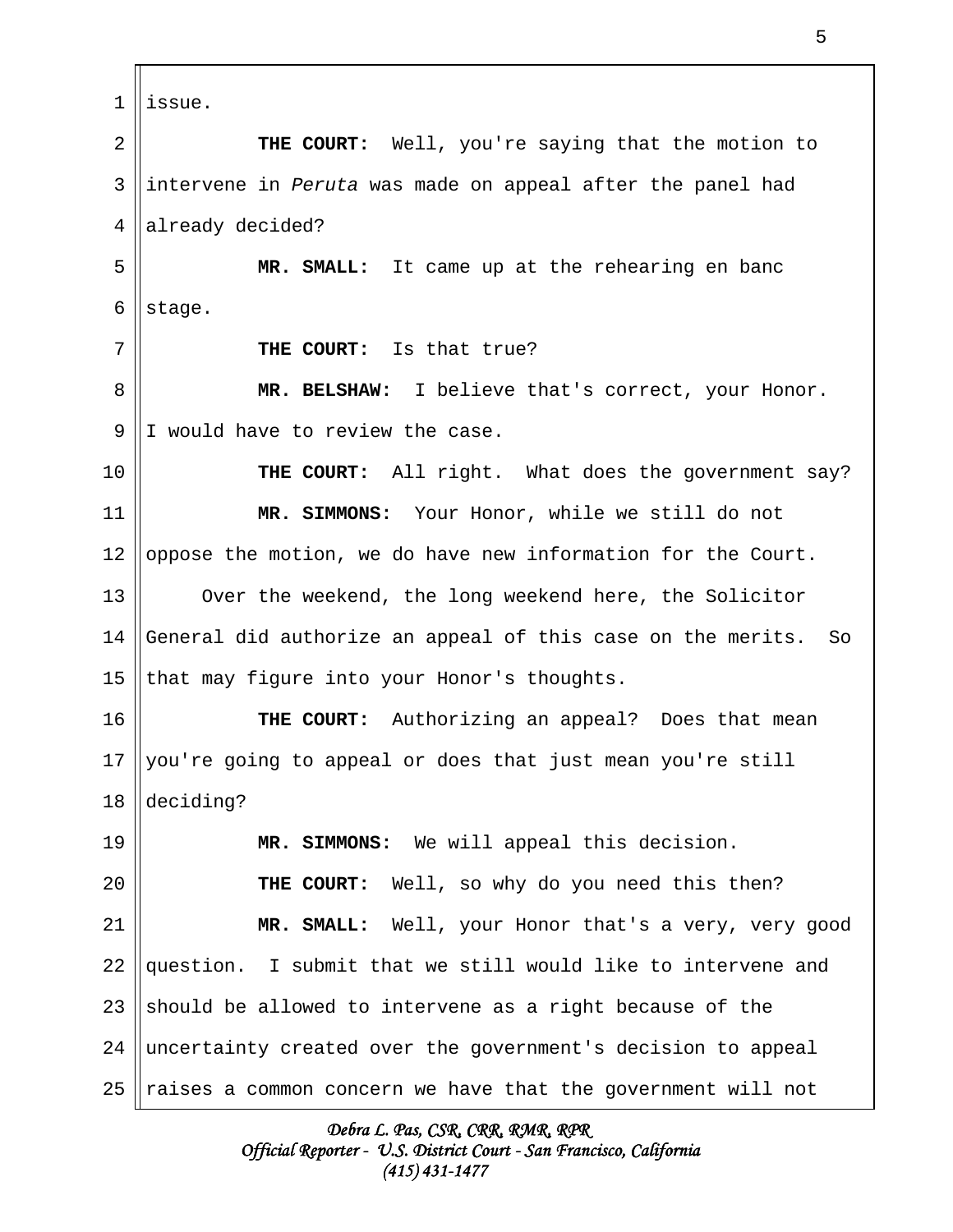pursue the appeal vigorously. 1

In particular, it's possible that the government would not, in light of their uncertainty about this case, decide not to seek rehearing en banc down the road if the panel, Ninth Circuit panel were to affirm your disclosure order of November 23rd. 2 3 4 5 6

**THE COURT:** I know this. If the Solicitor General says there is going to be an appeal, then they do a good job. They don't just goof off. They -- that means that they think that they -- the judge was wrong and they're going do appeal it. 7 8 9 10 11

So I don't know why -- I mean, you're making it sound like they are going to do some sort of poor job on appeal, or half-hearted job. I don't think so. 12 13 14

**MR. SMALL:** Well, your Honor, I don't think so either. Like yourself, I worked at the Main Justice for four years and I have great respect for the lawyers from the Solicitor General's office. 15 16 17 18

But our only point is here it's not the quality of the brief that the Civil Division would file under the authorization of the Solicitor General. It's just, rather, the uncertainty it's taken up until this morning for us to learn that the government is deciding to appeal and it -- perhaps down the road, whereas we would seek rehearing en banc if the panel were to affirm your ruling, it's possible that the 19 20 21 22 23 24 25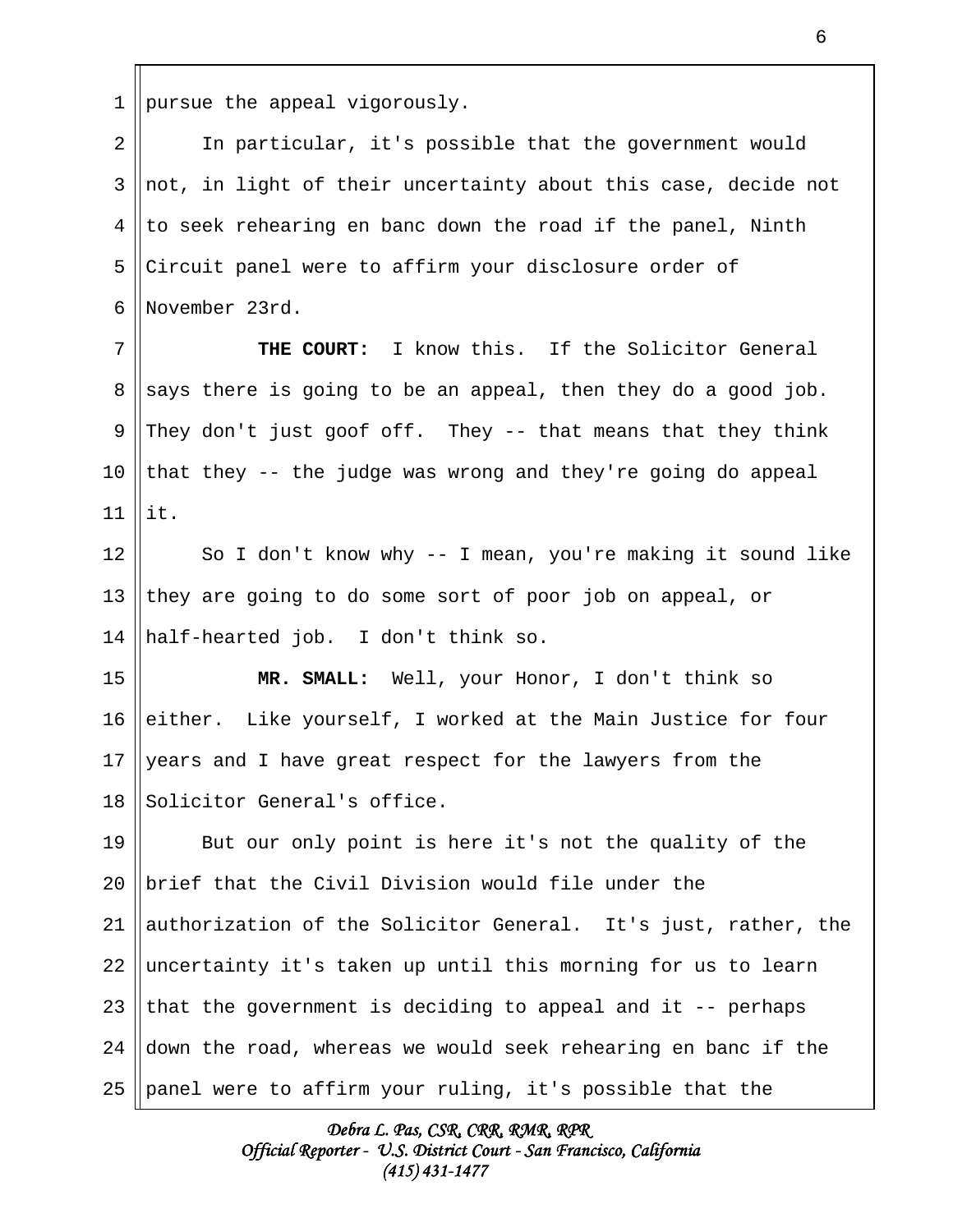| 1  | government would not.                                          |
|----|----------------------------------------------------------------|
| 2  | But, your Honor, we do admit that the circumstances            |
| 3  | surrounding the intervention motion filed in December had      |
| 4  | changed.                                                       |
| 5  | Now, in light of Mr. Simmons' announcement that the            |
| 6  | government has authorized appeal --                            |
| 7  | THE COURT: Which unit did you work in at Main                  |
| 8  | Justice?                                                       |
| 9  | MR. SMALL: I worked at the Office of Legal Counsel             |
| 10 | for two and a half years, and then I worked for the Associate  |
| 11 | Attorney General of the United States. I worked a lot with the |
| 12 | Solicitor General's lawyers. They are fabulous.                |
| 13 | <b>THE COURT:</b> Those are both very interesting jobs.        |
| 14 | What would you like to say in opposition, or do you oppose     |
| 15 | this?                                                          |
| 16 | MR. BELSHAW: I do oppose it, your Honor.                       |
| 17 | THE COURT: Okay. Explain why.                                  |
| 18 | MR. BELSHAW: Well, I explained -- first of all,                |
| 19 | because I believe it is untimely.                              |
| 20 | But, first of all, I would like to point out there is no       |
| 21 | governing precedent for these types of cases. In a motion for  |
| 22 | intervention it's basically decided on a case by case, on a    |
| 23 | highly factual basis. So the Court has wide discretion in      |
| 24 | granting or denying these motions.                             |
| 25 | THE COURT: Back up for one second.                             |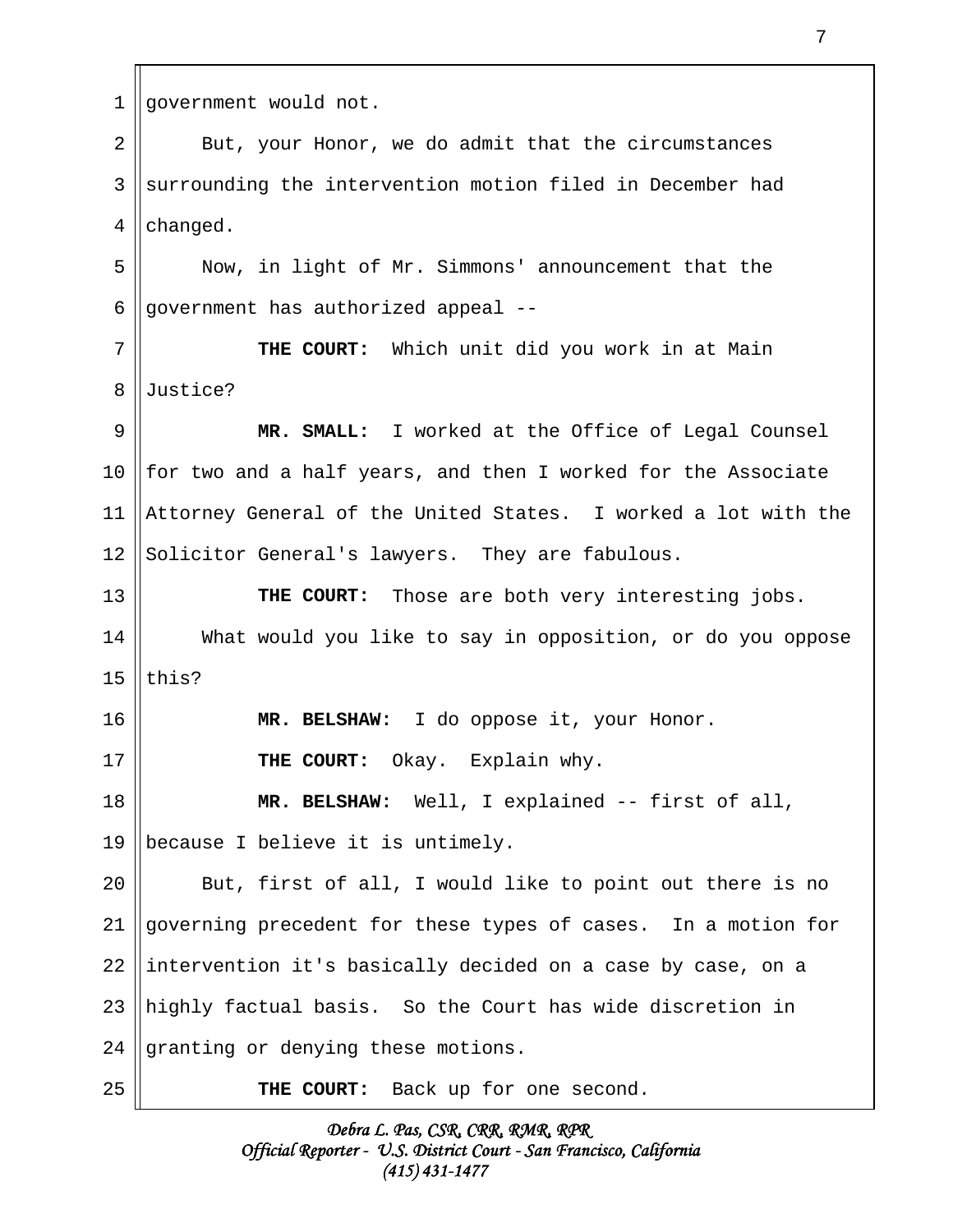You're not asking -- if we were to grant this, you're not trying to reopen anything here? **MR. SMALL:** On the merits of your FOIA disclosure? **THE COURT:** In other words, you just want to do this strictly for appeal. **MR. SMALL:** Correct. We would file -- **THE COURT:** So we would enter judgment. You both would appeal. And then you would be an additional headache for the Court of Appeals, but not for the district judge. **MR. SMALL:** We would not be here arguing reconsideration of your FOIA disclosure order. We would, if allowed to intervene, file a notice of appeal promptly and then, depending issues of the stay of a disclosure order, further stay, we would seek an emergency stay in the Ninth Circuit. **THE COURT:** That would be unlikely. The Court of Appeals might give you a stay, but I've already given a pretty long stay. **MR. SMALL:** We understand that, your Honor. **THE COURT:** So how can you be prejudiced -- it's just you're going to have extra briefs to deal with. **MR. BELSHAW:** To be honest, your Honor, as long as there is going to be an appeal filed by the DOD in this case, it may not even require additional briefing on my part. **THE COURT:** Well, they may come up with a different 1 2 3 4 5 6 7 8 9 10 11 12 13 14 15 16 17 18 19 20 21 22 23 24 25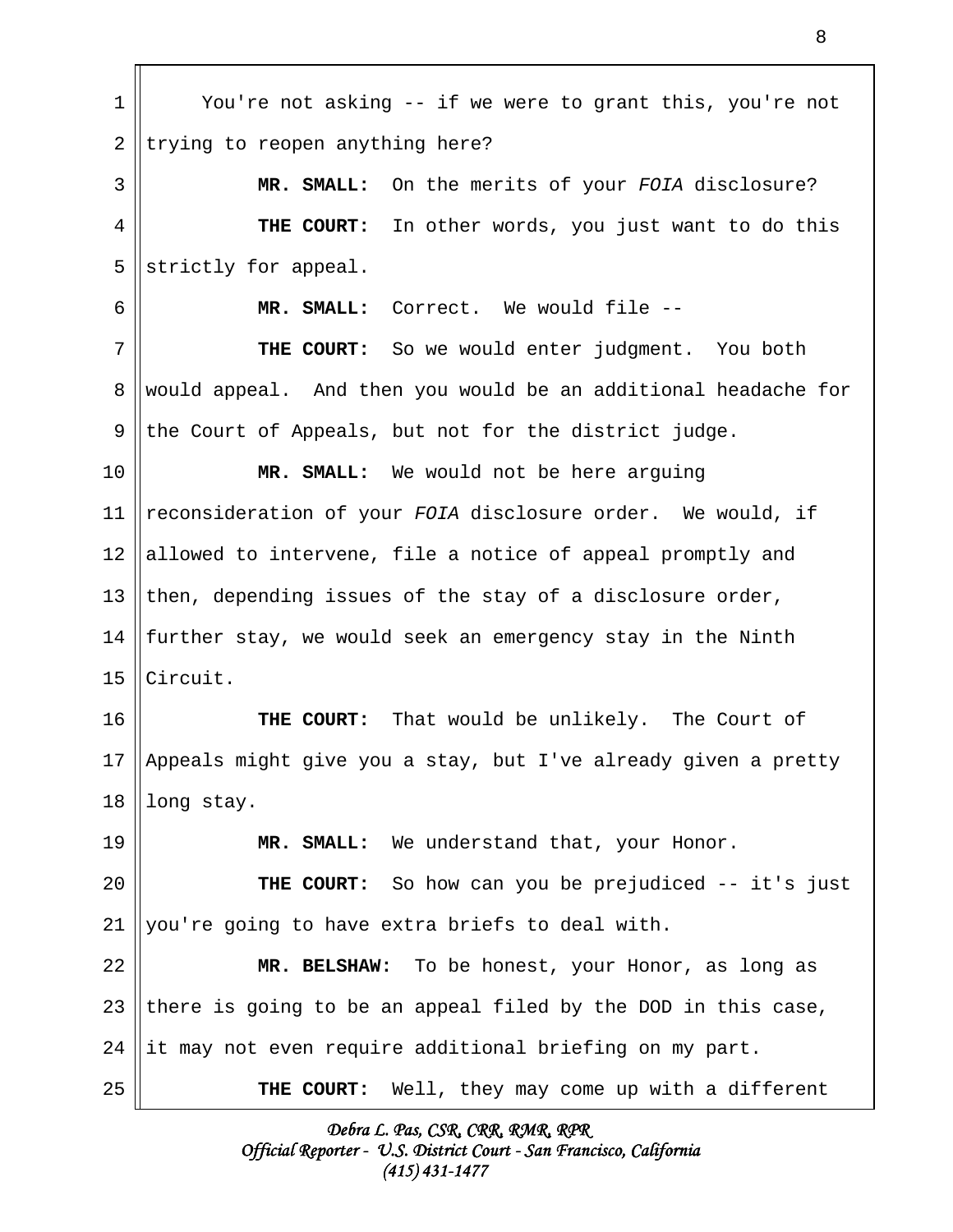argument. Sikorsky. Sikorsky might say in addition to what the government argues, here is an additional point. And you would have -- that would be the burden on you, I guess, but that's not too much of a burden, is it? **MR. BELSHAW:** To be perfectly honest, your Honor, I've looked at the record in this case. I don't think there is a burden involved at all. **THE COURT:** So you think you're going to win. **MR. BELSHAW:** I think I'm going to win it. **THE COURT:** Well, then there is no prejudice to you. **MR. BELSHAW:** But what I am concerned is if there is additional effort or expense involved in this case, Sikorsky is not going to be picking up the bill. It will all fall on the DOD or else it won't get paid at all. Now, the job is going to get done regardless of that, but somehow there seems to be something inherently unfair about a party that chooses to sit back, let the government handle the laboring oar and then jump in at the last minute because they -- **THE COURT:** That part is true. I don't like that. Sitting on the sidelines and seeing how it's going and at the last minute jumping in, I agree with that part. But it's not like they are trying to change the result in the District Court. They want to add additional arguments or presence, at least, at the Court of Appeals level. 1 2 3 4 5 6 7 8 9 10 11 12 13 14 15 16 17 18 19 20 21 22 23 24 25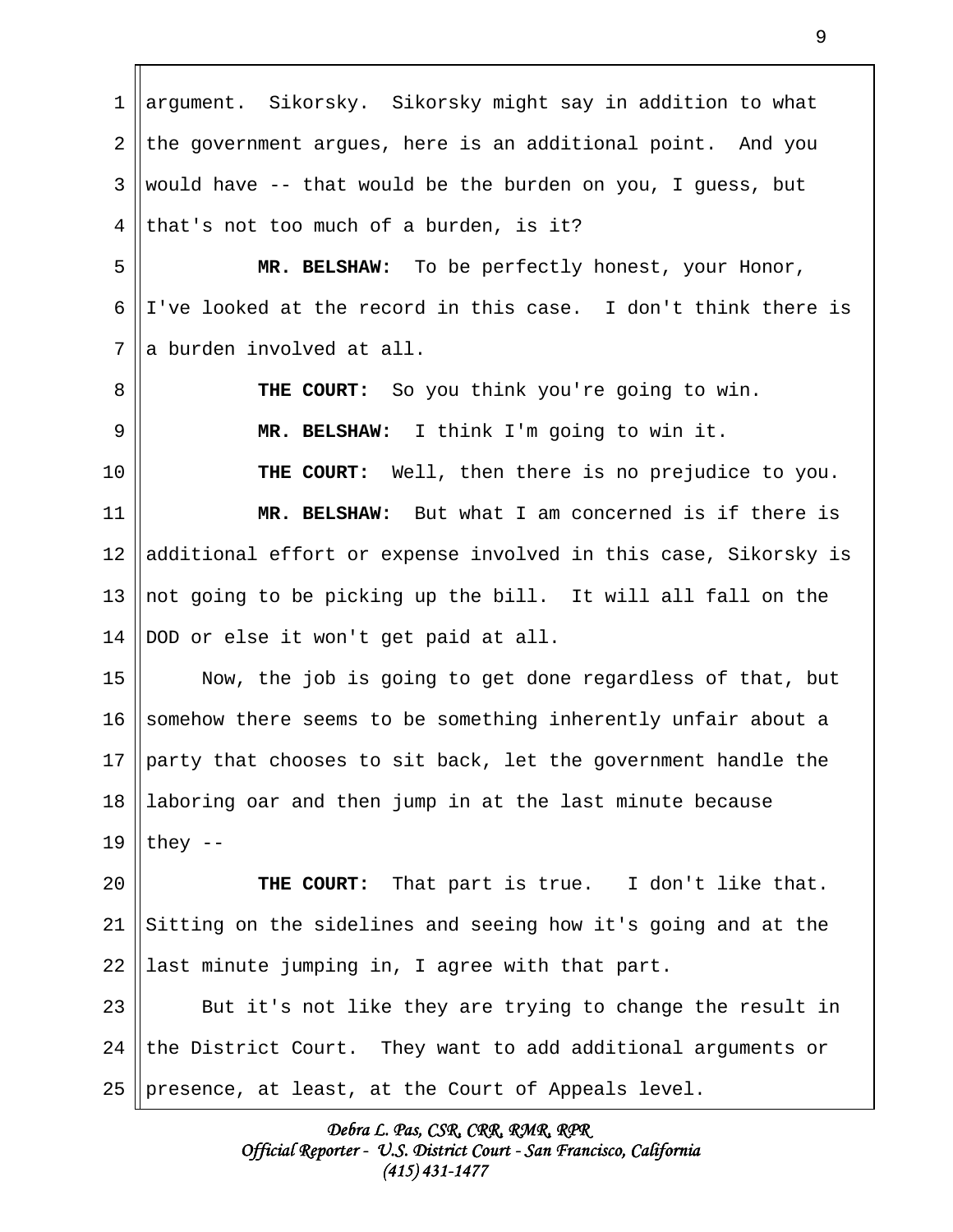| 1  | So it would be more like a David and Goliath. You get to                      |
|----|-------------------------------------------------------------------------------|
| 2  | come in there and be the underdog again against the big company               |
| 3  | and against the big government.                                               |
| 4  | MR. BELSHAW: It is a role I cherish.                                          |
| 5  | THE COURT: They are trying to suppress the evidence                           |
| 6  | and all that.                                                                 |
| 7  | MR. BELSHAW: It is a role I cherish. However, I've                            |
| 8  | got to look at the practicality of the issue here.                            |
| 9  | THE COURT: What is that?                                                      |
| 10 | MR. BELSHAW: And the issue is that it will require                            |
| 11 | some additional work. It will require some additional research                |
| 12 | and at this point, again, I'm struck by the unfairness of it.                 |
| 13 | Secondly, and I think this is important, Sikorsky in this                     |
| 14 | case -- and they are quite candid about the fact that they were               |
| 15 | the man behind the curtains. They were providing the                          |
| 16 | declarations. This is their third bite at the apple. The                      |
|    | 17 $\parallel$ first declaration was not sufficient on the motion for summary |
| 18 | judgment to convince this Court that these were, in fact,                     |
| 19 | confidential financial documents.                                             |
| 20 | They got a second chance. The Court gave them a chance to                     |
| 21 | file yet another declaration, specifically telling Sikorsky                   |
| 22 | that you had to go through these documents line by line,                      |
| 23 | instance by instance, and explain why they were protected                     |
| 24 | confidential information.                                                     |
| 25 | They took a third bite at the apple when they filed this                      |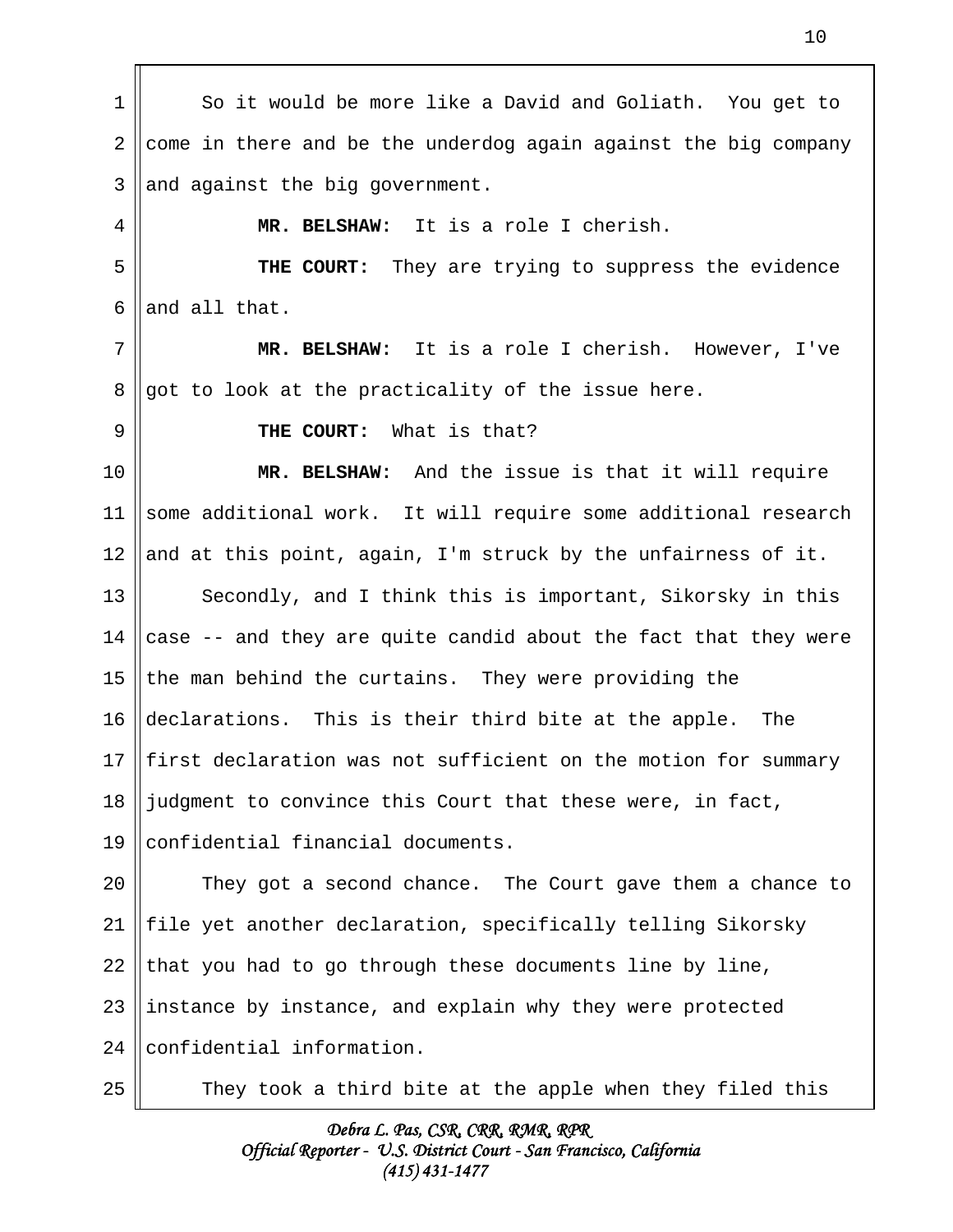motion to intervene, and they sent the same declaration over. They made no showing that -- **THE COURT:** Well, let me ask this. Have you been trying to lard the record with more declarations to beef up the record for appeal? **MR. SMALL:** No. No, your Honor. **THE COURT:** Because it wouldn't be fair to the judge for you to come in, lard the record and then pretend all of that was before the district judge. **MR. SMALL:** No, we can't do that. The declaration that we submitted in support of the intervention motion with respect to the issues of confidentiality merely repeated the same things that -- to which your Honor objected. In the Ninth Circuit, if you grant our intervention motion and we appeal, the record will be the record and so what we'll try to argue to the Ninth Circuit is that your Honor was respectfully wrong when your Honor thought the declarations submitted by Sikorsky where insufficient. But there is no additional -- no additional declaration, no third bite at the apple. It's simply asking the Ninth Circuit to review those declarations and decide whether your disclosure order was correct. **MR. SIMMONS:** Further to that point, your Honor, we have some concern. Your disclosure order did say that your stay was going to be in effect subject only to appeal. My 1 2 3 4 5 6 7 8 9 10 11 12 13 14 15 16 17 18 19 20 21 22 23 24 25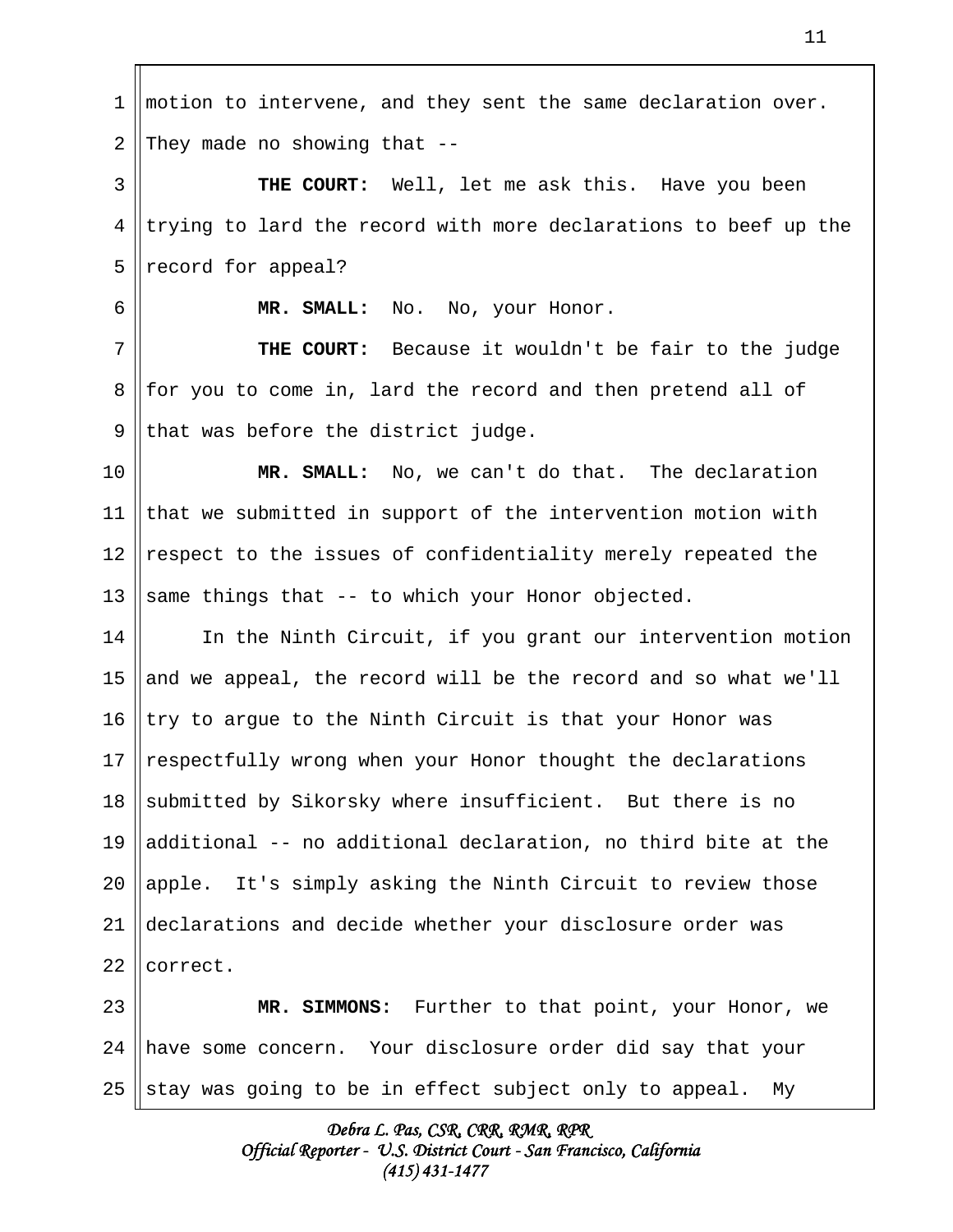instructions are to file that notice of appeal today -- **THE COURT:** Well, I'm not going to extend the stay. So you should be -- I know my stay runs out in about one day, right? **MR. SIMMONS:** I believe a day or -- **MR. SMALL:** 22nd, your Honor. **MR. BELSHAW:** 22nd. **THE COURT:** So you better be ginning up your motion to -- I'm going to enter judgment on whatever the day it is. See, you talked me into staying the judgment, which I shouldn't have done, but I did and now I'm going to enter the judgment pronto. And if you want an additional stay, I can't say never, but it's unlikely. So you should be thinking about asking the Court of Appeals for the stay. Mr. Simmons? **MR. SIMMONS:** What I'm seeking today is, really, just clarification of your orders. If that notice of appeal is filed, the question is: What happens to your stay? Your order -- the wording of your order suggests that it is subject to appeal. **THE COURT:** I see what you mean. All right. Okay. Well, if -- I think what I meant by that is that if you do file a notice of appeal, then we'll put everything on hold and you don't have to turn the documents over until the Court of Appeals affirms. Then you would have to turn it. I 1 2 3 4 5 6 7 8 9 10 11 12 13 14 15 16 17 18 19 20 21 22 23 24 25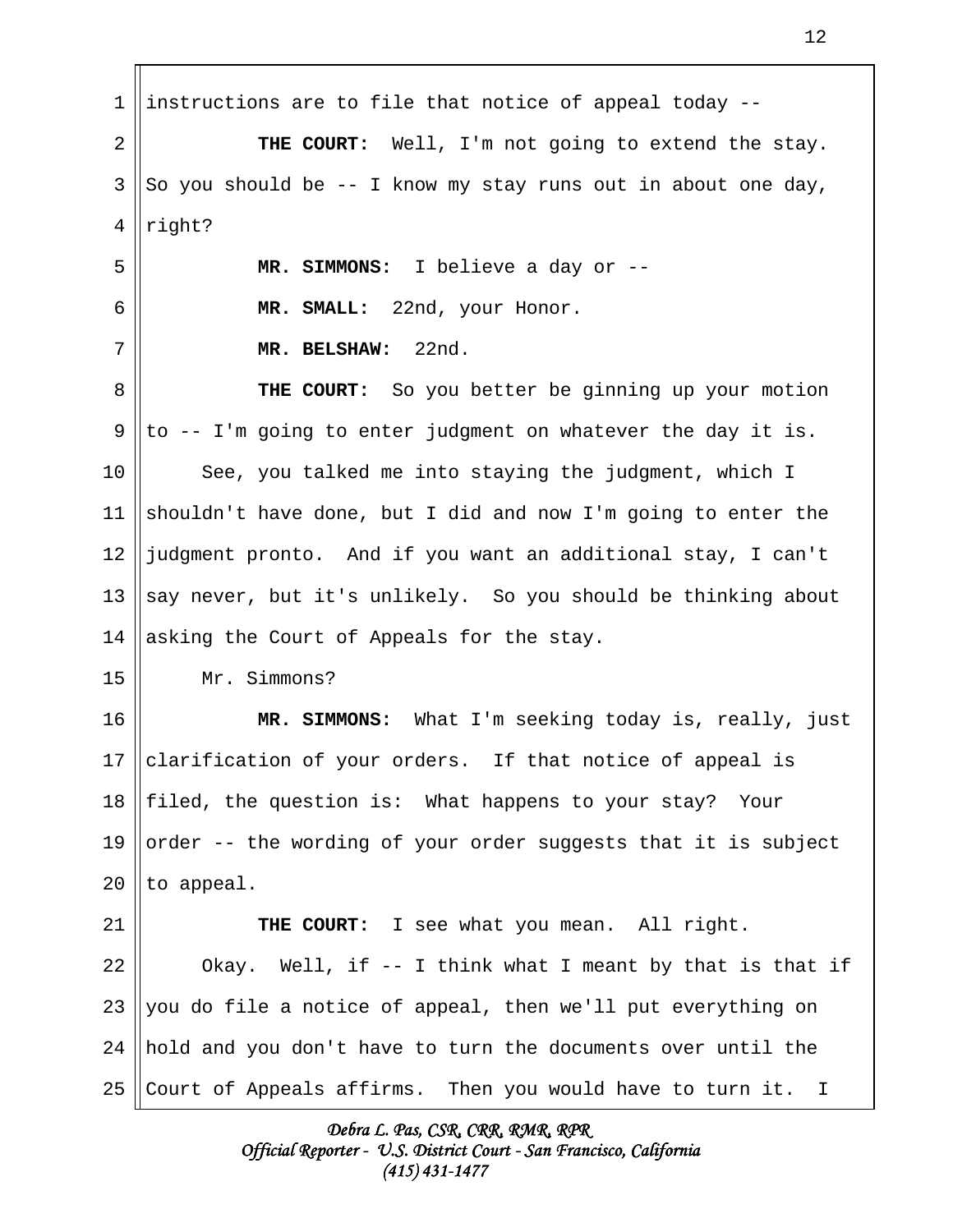| 1               | think that's what I meant by that. I was confused about         |
|-----------------|-----------------------------------------------------------------|
| 2               | something else.                                                 |
| 3               | But my plan is to enter judgment as soon as the stay runs       |
| 4               | out, which I believe is tomorrow. You ought to do your appeal,  |
| 5               | but if you don't put in your appeal, then you should -- you've  |
| 6               | got to comply. So your appeal ought to be pronto.               |
| 7               | But once you do appeal, then the stay -- you don't have to      |
| 8               | comply with the judgment because, otherwise, the cat would be   |
| 9               | out of the bag and then -- so, but, you know, your 60 days, and |
| 10              | then 60 days. You can't wait until the end of your 60 days.     |
| 11              | You've got to file your notice of appeal, right away.           |
| 12              | MR. SIMMONS: It will be filed today.                            |
| 13              | THE COURT: I don't know the answer to this. On the              |
| 14              | one hand, I don't like sitting on the sidelines part.           |
| 15              | On the other hand, I have thought that -- I did not             |
| 16              | realize that the Peruta case occurred at the en banc stage.     |
| 17 <sup>1</sup> | That's a major difference. So I've got to go back to square     |
| 18              | one.                                                            |
| 19              | Yes, sir.                                                       |
| 20              | MR. BELSHAW: Your Honor, I don't think the stage of             |
| 21              | the proceeding was so important in what the Court said in       |
| 22              | Peruta.                                                         |
| 23              | I think what was important is they -- they announced a          |
| 24              | standard in Peruta, and that standard would apply at the trial  |
| 25              | court level. Following the same rule, that standard is going    |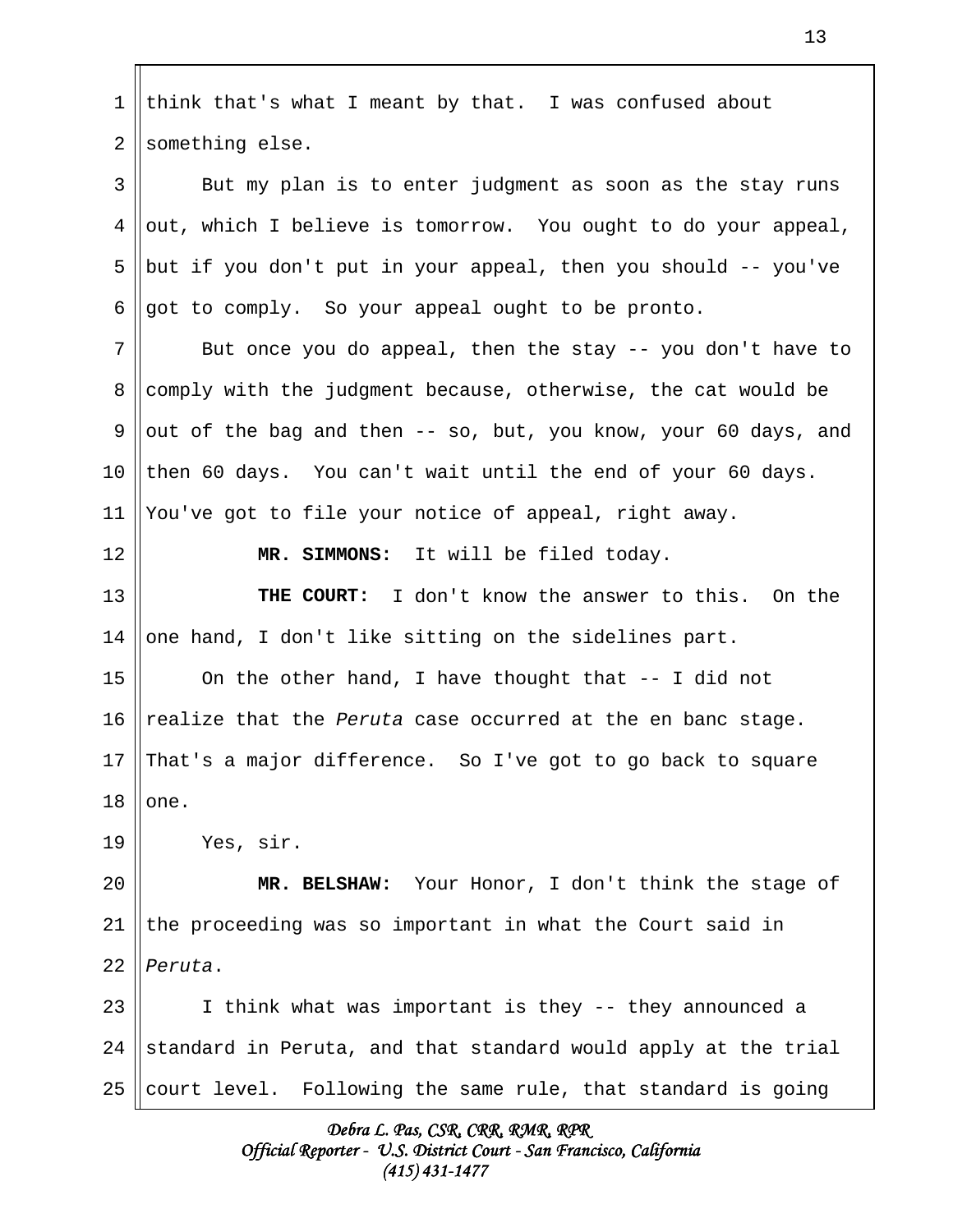to apply regardless of what stage the proceedings are in. **THE COURT:** Possibly that's true, but it is a different stage. Okay. Anything else anybody is dying to say? Otherwise, I'm going to take it under submission. **MR. SMALL:** So you're taking our motion to intervene under submission, and just to clarify -- **THE COURT:** Yes, I'll probably get an order out today. **MR. SMALL:** Okay. **THE COURT:** But I want to go back and look at some things before I decide. **MR. SMALL:** And one other point, your Honor, in response to what Mr. Belshaw said. It is true that the Ninth Circuit has said parties seeking to intervene must act as soon as he knows or has reason to know that his interests might be adversely affected by the outcome of the litigation. Mr. Belshaw cited that principle, but that principle must also be read in the context of the other important factor in the Rule 24(a) calculus, which is adequacy of the protection of the intervenor's interest. If we -- we knew, obviously, when he filed this lawsuit that down the road the subcontracting plan might end up being disclosed, if you ordered it disclosed. At that time the Department of Defense was adequately protecting our interests. 1 2 3 4 5 6 7 8 9 10 11 12 13 14 15 16 17 18 19 20 21 22 23 24 25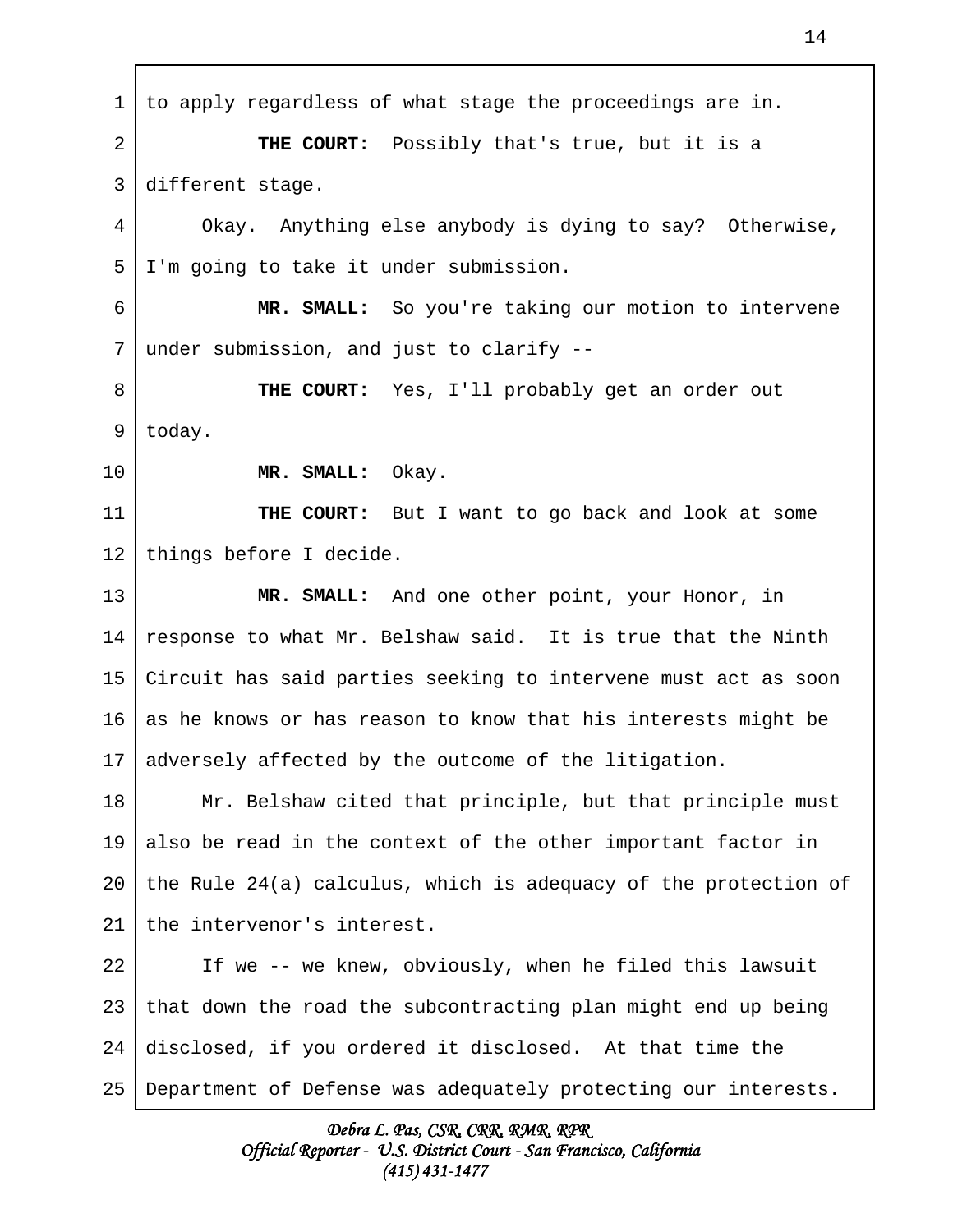At the time we filed the intervention motion, there was some uncertainty about that and that's why we filed. So the principle that he cited, quoting a case called United States versus Oregon, must be read in the context of the other factor about adequacy of protection of interest. If we had filed our intervention motion at the time of his lawsuit on the grounds that, hey, our interests might be adversely affected down the road, Mr. Belshaw certainly would have opposed the intervention motion because at that time we would not have been able to demonstrate inadequacy of the protection of our interests by the government. And if you want to take a look at a case, your Honor, there is a case called LULAC versus Wilson 131 F.3d 12 -- THE COURT: LULAC? **MR. SMALL:** Yeah, LULAC. That's the initials, the abbreviations. L-U-L-A-C. 131 F.3d 1297. And that case, consistent with what we said in our reply brief, indicates that this principle that Mr. Belshaw cited, which is a principal, must be read against the backdrop of the adequacy of interest component of Rule 24(a). **THE COURT:** All right. Under submission. Thank you. (Proceedings adjourned.) 1 2 3 4 5 6 7 8 9 10 11 12 13 14 15 16 17 18 19 20 21 22 23 24 25